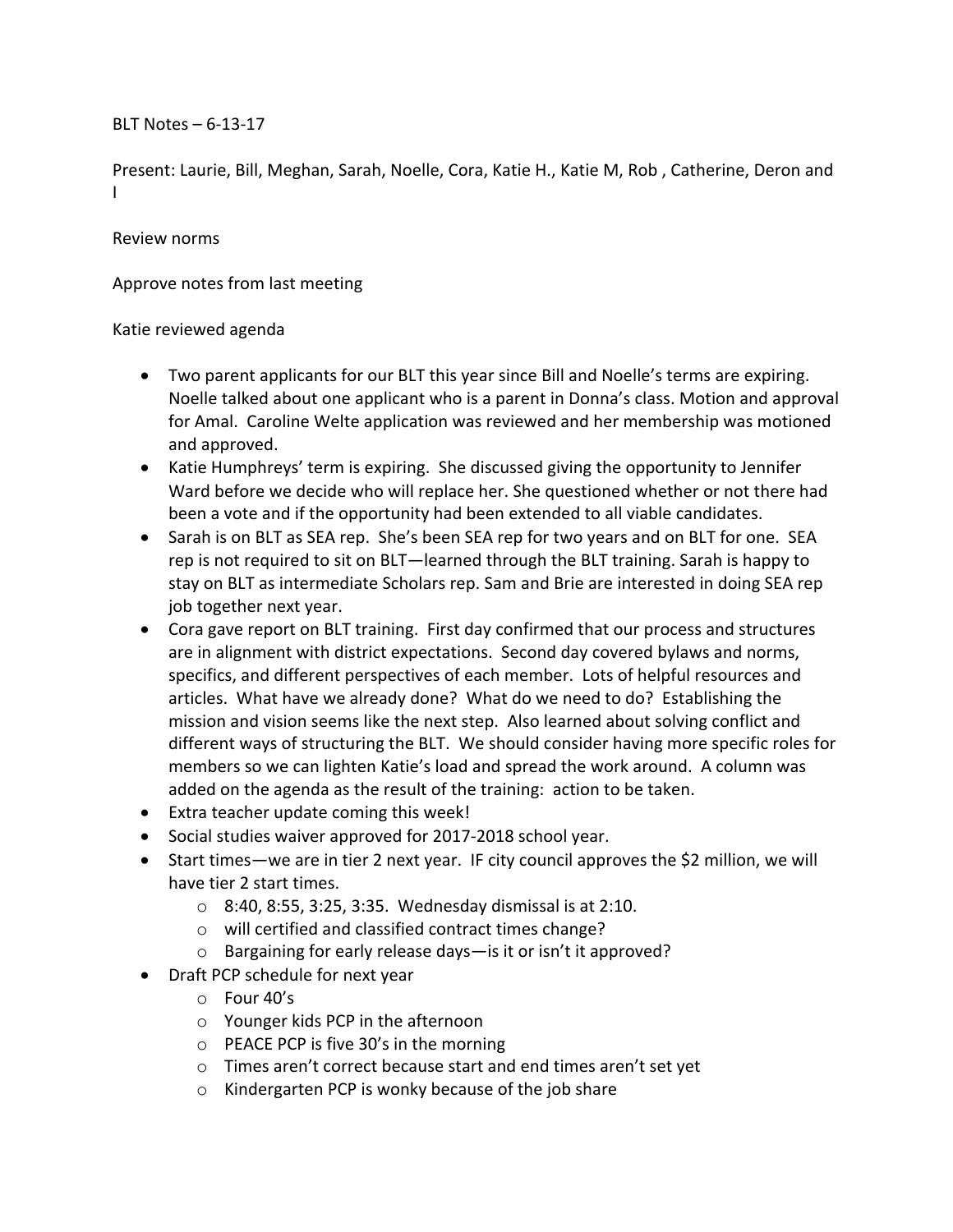- $\circ$  The draft includes the extra teacher?
- $\circ$  One idea from Kate Poux is stacking PCP one day a week and then having three 30's for three days per week. Interesting idea to explore as a way to do data inquiry and other meetings. How would it work? Could it work on Wednesdays? How do BLT people feel about it? Gese likes the idea. **Bill asks if kids would get a** specialist block would ever be one hour? Would specialists themselves like that better? Katie H isn't sure if this would work for PEACE. Katie May asks reps to explore and discuss with constituents. Rob asks if PLC's will be the same this year, Katie explains that we are still unsure of how we will be using time according to new bargaining. Good chance there won't be a separate PLC meeting outside of the school day. Katie will send blurb about collaboration PCP schedule idea.
- HCC program name change
	- $\circ$  ACC—accelerated curriculum cohort
	- $\circ$  APP refers to instruction not children. The label should reflect curriculum, not students. How about we call everyone Scholars?
	- $\circ$  Some teachers want the name change at the district level.
	- $\circ$  Name change at the request of HCC advisory committee
	- $\circ$  If we call everyone Scholars it's kind of like being colorblind. We should determine the language so kids don't.
	- $\circ$  Gese: comes up a lot. What does HCC get that they don't get? She told the science kit story. Some kids want to be accelerated in math, others saying resources are allocated differently.
		- Think about how we can communicate about this in Pup Press and other venues.
		- Does this mirror what we are seeing with parents and what kids hear from their parents?
		- **E** Cora: kids in 2<sup>nd</sup> grade are mostly unaware. Do they become more aware as they move up and get older?
		- How does the way school is set up not work for kids and impact their behavior?
		- Katie H—shift from  $3<sup>rd</sup> 4<sup>th</sup>$  grade means a huge jump in awareness. Yardsticks-kids at 9, "the world is against me".
	- $\circ$  Bill: the word Scholars is a noun that refers to kids. If we want to internally replace the name, what is that noun?
	- $\circ$  Catherine: Accelerated Curriculum Scholars. Katie wants to get feedback from people. Let's put it out there and see what happens—the importance of being transparent!
	- $\circ$  Cora: we should have a lesson(template) about how we talk about different programs at our school. Talk about how we look out for everyone—how all Scholars keep it REAL.